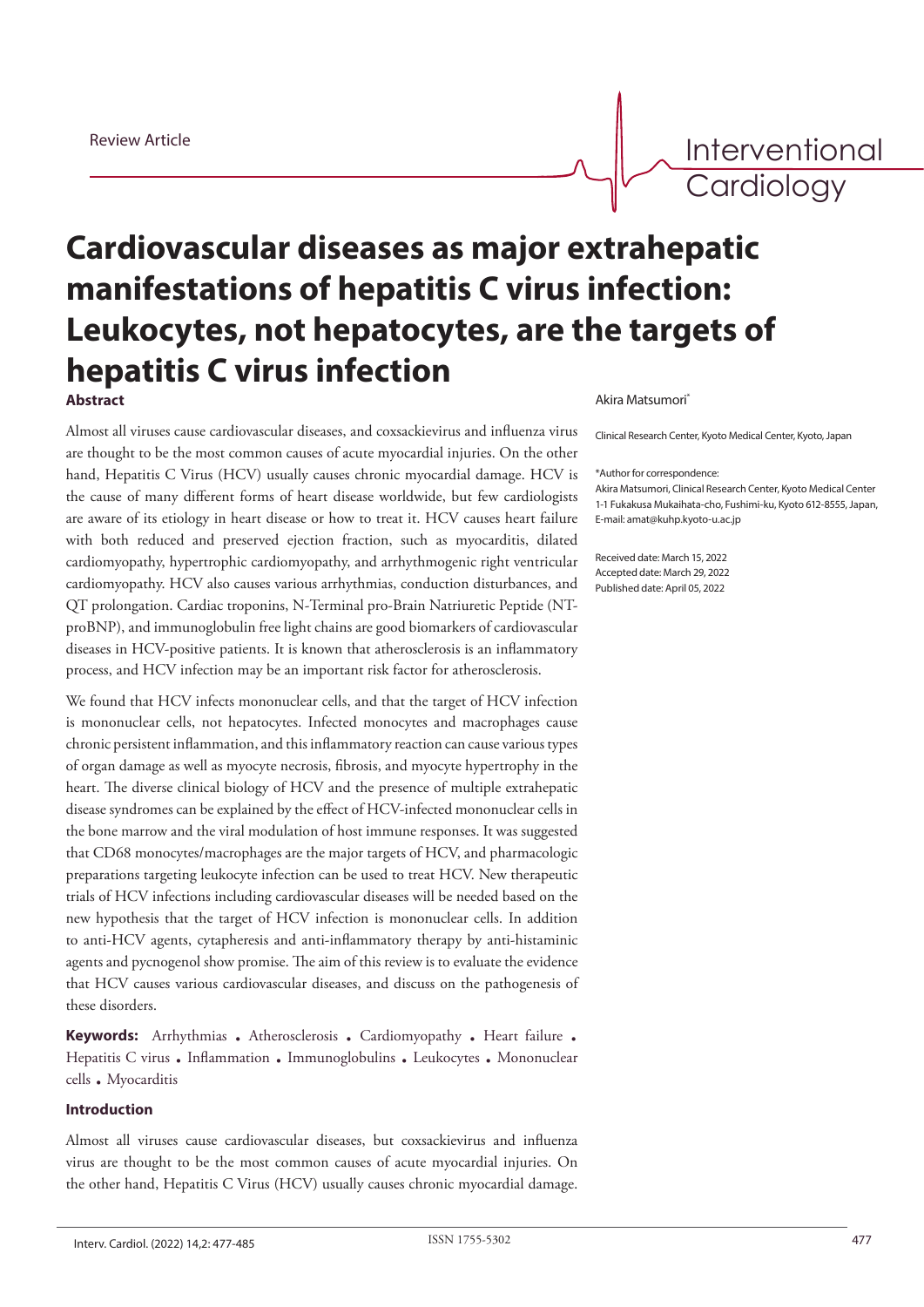Coronaviruses commonly cause diseases in animals, and while there were a few reports of myocarditis and cardiomyopathy caused by this virus in humans prior to the 2020 pandemic, myocardial abnormalities have been seen frequently in patients diagnosed with COVID-19 [1]. Enteroviruses, such as coxsackievirus, echovirus, and poliovirus, as well as the influenza virus, can cause myocyte necrosis directly, and acute myocarditis follows myocyte injury. In cases with severe myocardial injury, cardiac fibrosis replaces injured myocytes, which leads to persistent cardiac dysfunction, and the remaining myocytes develop compensatory hypertrophy [1,2]. The genomes of enteroviruses such as coxsackieviruses, parvovirus B19, human herpesvirus 6, adenoviruses, Epstein–Barr virus, human cytomegalovirus, and human immunodeficiency virus have been detected in endomyocardial biopsy specimens in human myocarditis and cardiomyopathy [3-7]. However, the presence of a viral genome does not necessarily show the cause of the disease; inflammatory and/or immune responses are required to develop myocarditis.

HCV is the cause of many different forms of heart disease worldwide, yet few cardiologists are aware of its etiology in heart disease or how to treat it. HCV infection is seen globally, but it is often undetected and, therefore, untreated. The burden of HCVderived heart diseases is global, with a higher prevalence in Asia, Africa, and low and middle income countries. HCV-derived heart diseases are chronic, persistent, and devastating [8]. An estimated 71 million people worldwide have chronic HCV infection, and there are 350,000 liver-related deaths per year. There is considerable evidence showing that HCV infection is a nontraditional and modifiable risk factor for cardiovascular disease. Observational studies have shown an increased prevalence of HCV infection in patients with cardiomyopathy, myocarditis, heart failure, myocardial infarction, coronary artery disease, peripheral arterial disease, or stroke (Figure 1) [1,2,9,10].

We found that HCV infects mononuclear cells, and the target of infection is mononuclear cells, not hepatocytes. This evidence may explain why HCV causes extrahepatic manifestations of various organs [11]. In this review, the role of HCV infection in the pathogenesis of cardiovascular diseases, including atherosclerosis, is discussed.

### **Literature Review**

### *Cardiovascular diseases in patients with HCV infection*

Our previous collaborative research was conducted to investigate the role of HCV infection in cardiovascular diseases in Japan. HCV antibody was detected in in 650 of 11,967 patients (5.4%) seeking care at five academic hospitals. Various cardiovascular abnormalities were found, such as arrhythmias, hypertension, myocardial infarction, and heart failure (Table 1) [12]. HCV antibody was found in 6.6% of hypertrophic cardiomyopathy cases and 6.3% of dilated cardiomyopathy cases; these prevalence rates were significantly higher compared to the rates in volunteer blood donors. These observations suggest that HCV infection is an important cause of a variety of otherwise unexplained heart diseases. In addition, this study also suggests that HCV infection might have a pathogenetic role in diabetes mellitus and renal diseases (Table 1) [12].



Figure 1: Cardiac manifestations of Hepatitis C Virus (HCV) infection. HCV develops myocarditis and dilated cardiomyopathy, which are the causes of Heart Failure with reduced Ejection Fraction (HFrEF), hypertrophic cardiomyopathy which is a cause of Heart Failure with preserved Ejection Fraction (HFpEF), arrhythmogenic right ventricular cardiomyopathy, and left ventricular aneurysm. Adapted from [1].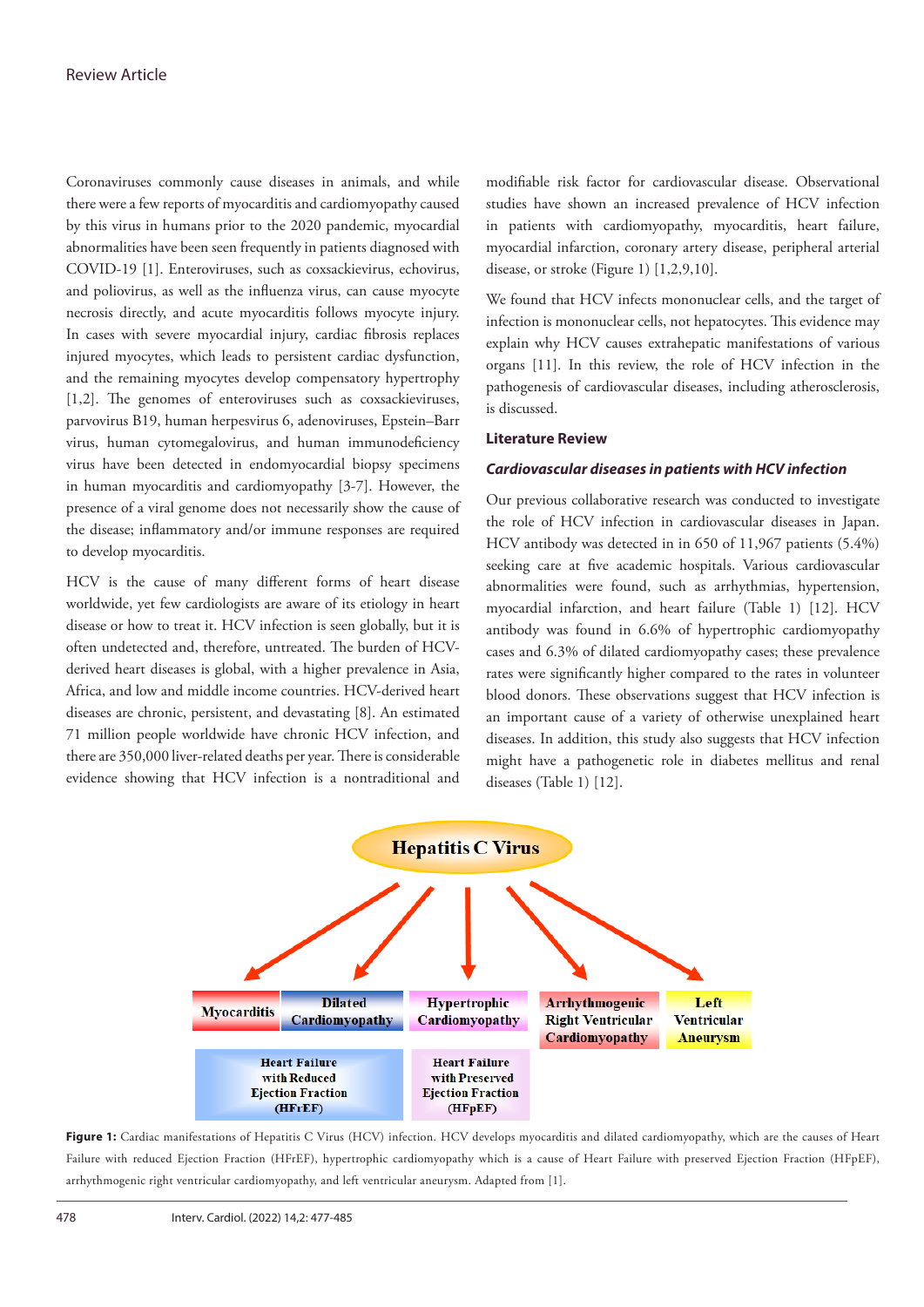| Table 1: Clinical diagnosis of patients with positive Hepatitis C Virus (HCV) antibody. Adapted from [12]. |                |               |  |  |  |
|------------------------------------------------------------------------------------------------------------|----------------|---------------|--|--|--|
| <b>Clinical diagnosis</b>                                                                                  | $\mathbf n$    | Frequency (%) |  |  |  |
| Arrhythmias                                                                                                | 75             | 21.5          |  |  |  |
| Hypertension                                                                                               | 71             | 20.3          |  |  |  |
| Myocardial infarction                                                                                      | 57             | 16.3          |  |  |  |
| Diabetes mellitus                                                                                          | 50             | 14.3          |  |  |  |
| Angina pectoris                                                                                            | 45             | 12.9          |  |  |  |
| Renal disease                                                                                              | 41             | 11.7          |  |  |  |
| Valvular heart diseases                                                                                    | 33             | 9.5           |  |  |  |
| Congestive heart failure                                                                                   | 28             | 8             |  |  |  |
| Hypertrophic cardiomyopathy                                                                                | 23             | 6.6           |  |  |  |
| Post valvular replacement and/or CABG                                                                      | 22             | 6.3           |  |  |  |
| Dilated cardiomyopathy                                                                                     | 20             | 5.7           |  |  |  |
| Cerebrovascular disease                                                                                    |                | 2             |  |  |  |
| Unclassified cardiomyopathy                                                                                | $\mathfrak{D}$ | 0.6           |  |  |  |
| Myocarditis                                                                                                |                | 0.3           |  |  |  |

### *Extrahepatic manifestations of HCV infection*

We analyzed 186 patients with positive HCV antibody at a hospital in Japan to detect the presence or absence of hepatic, renal, or cardiac abnormalities. Liver abnormality was defined as elevated alanine aminotransferase (ALT) or aspartate aminotransferase (AST), renal abnormality as estimated Glomerular Filtration Rate (eGFR)<60 mL/min, and cardiac abnormality as increased left ventricular wall thickness>10 mm or Ejection Fraction (EF)<50% on echocardiography. Liver abnormality was identified in 30% of patients, renal abnormality in 38%, both abnormalities in 15%, and no abnormality in 47%, based on laboratory testing. Echocardiography was performed on 41 of the 186 patients, which identified liver abnormality in 30%, renal abnormality in 57%, cardiac abnormality in 39%, involvement of all three organs in 15%, and no abnormality in 27%. Increased left ventricular wall thickness was found in 37%, left ventricular posterior wall thickness in 27%, left ventricular posterior wall and interventricular septal hypertrophy in 20%, and decreased ejection fraction in 15%. Among the patients, 10% exhibited both left ventricular hypertrophy and decreased ejection fraction (Figure 2) [13]. This study demonstrates that HCV infection frequently causes cardiac and renal abnormalities. Various types of cardiomyopathy were found, but cardiac hypertrophy was the most common manifestation of cardiac abnormality, and left ventricular posterior wall hypertrophy was the most frequent. Thus, HCV infection may be an important cause of hypertrophic and dilated cardiomyopathy.

#### *HCV infection in heart diseases*

Our study shows that cardiomyopathy is associated with HCV infection in more than 10% of Japanese patients, and up to 15% patients with heart failure with myocarditis in the USA have HCV infection [8,14]. In contrast, 16 to 38% of HCV-positive patients in China and 17% of such patients in Pakistan have heart disease, as measured by, N-Terminal pro Brain Natriuretic Peptide (NT-proBNP), a biomarker of heart disease (Table 2) [8,15-17]. HCV infection has also been associated with pericarditis [18,19], Arrythmogenic Right Ventricular Cardiomyopathy (ARVC) [8], left ventricular aneurysm [20], QT prolongation [21], conduction disturbances, and various arrhythmias (Figure 1) [22].

### *HCV antigens and RNA in heart tissue*

It is important to detect viral antigens and genomes in the tissues to confirm their role in pathogenesis. In an initial study, by polymerase chain reaction, we found HCV RNA in the hearts of 17% of patients with dilated cardiomyopathy, compared to 2.5% of patients with ischemic heart disease. (Table 3) [23]. The main clinical manifestations were heart failure and arrhythmias. Both positive and negative strands of HCV RNA were detected in the hearts of some patients [23]. Because negative RNA is an intermediate in the replication of the HCV genome, the presence of negative strands suggests that HCV replicates in myocardial tissues. We also found that 17% of patients with hypertrophic cardiomyopathy had evidence of HCV infection (Table 3). None of these patients had a family history of hypertrophic cardiomyopathy. Apical hypertrophic cardiomyopathy was diagnosed in 8% of patients who had ace-of-spades-shaped deformities of the left ventricle. Histopathologic studies showed mild to severe myocyte hypertrophy in the right or left ventricle, mild to moderate fibrosis, and mild cellular infiltration [24]. An association with HCV infection was also reported in 23% of patients with hypertrophic cardiomyopathy, a prevalence rate significantly higher compared to controls [25].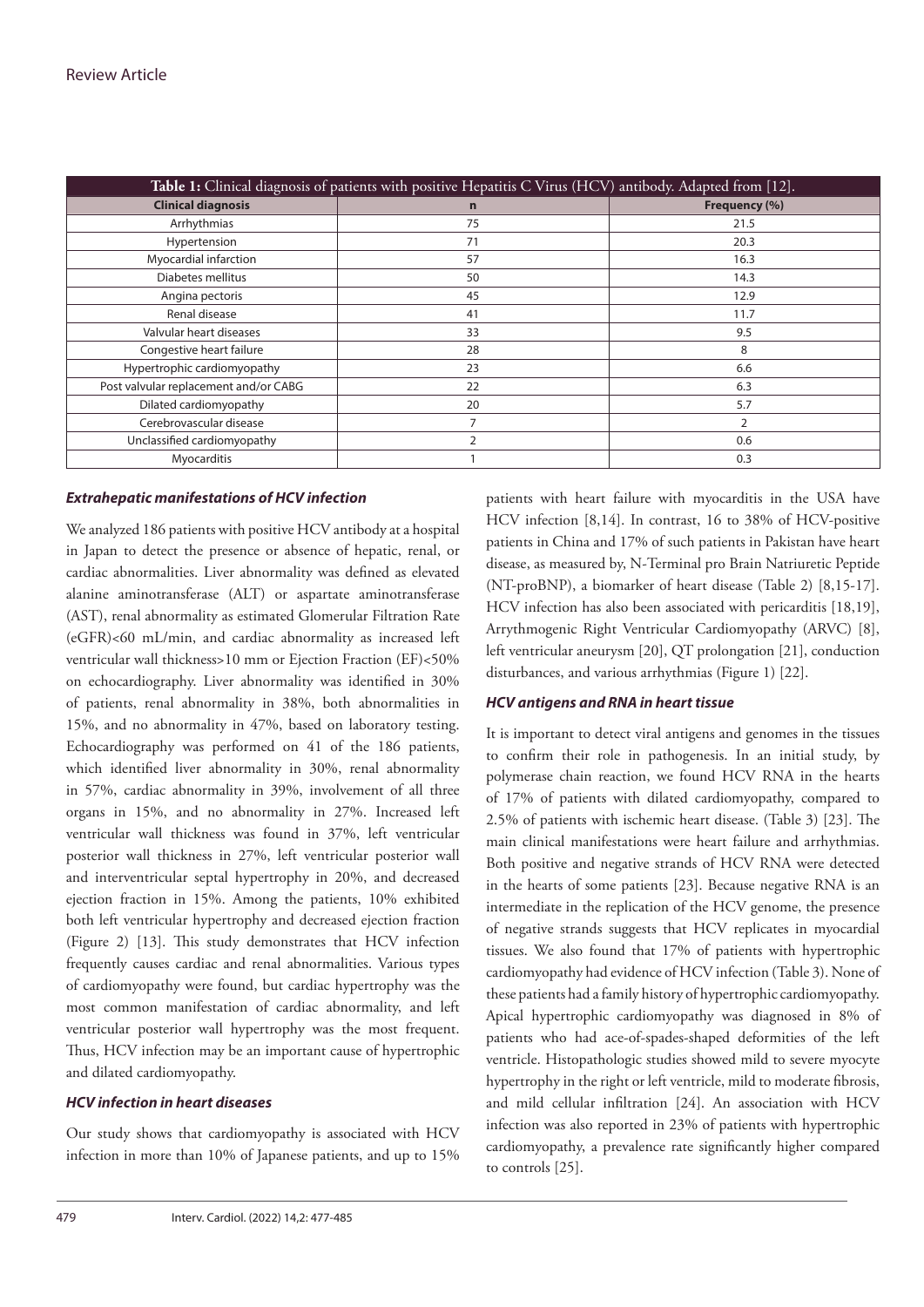

Figure 2: Left: Incidence of abnormalities in liver, heart, and kidney of patients with HCV infection; right: Echocardiographic findings in patients with positive HCV antibody. Abbreviations: EF: Ejection Fraction; LV PW: Left Ventricular Posterior Wall; IVS: Interventricular Septum.

| Table 2: Circulating NT-proBNP in patients with antibody against HCV and patients with HCV hepatitis. |     |                               |           |                |    |                                               |  |
|-------------------------------------------------------------------------------------------------------|-----|-------------------------------|-----------|----------------|----|-----------------------------------------------|--|
| Authors, Reference<br>Patients (N)                                                                    |     | <b>Clinical Manifestation</b> | NT-proBNP |                |    | Electrocardiographic                          |  |
|                                                                                                       |     |                               | Elevated  | Values (pg/mL) |    | or echocardiographic<br><b>Findings</b>       |  |
|                                                                                                       |     | N(%                           | Patients  | Controls       |    |                                               |  |
| Matsumori, et al. [8]                                                                                 | 547 | HCV antibody+                 | 84 (17%)  |                |    |                                               |  |
| Wang, et al. [15]                                                                                     | 151 | <b>HCV Hepatitis</b>          | 58 (38%)  | 347 (mean)     | 22 |                                               |  |
| Saleh, et al. [16]                                                                                    | 30  | <b>HCV Hepatitis</b>          |           | 222 (mean)     | 21 | QTc prolongation, LV<br>diastolic dysfunction |  |
| Che, et al. [17]                                                                                      | 90  | HCV antibody+                 | 14 (16%)  | 62 (median)    | 17 | LV diastolic<br>dysfunction                   |  |
|                                                                                                       |     |                               |           |                |    |                                               |  |

**Abbreviation:** LV: Left Ventricle

| myocarditis.                |              |                  |                               |                  |                         |          |                                                                   |  |
|-----------------------------|--------------|------------------|-------------------------------|------------------|-------------------------|----------|-------------------------------------------------------------------|--|
| Authors,<br>Reference       | Patients (N) | <b>Diagnosis</b> | <b>HCV</b><br><b>Antibody</b> | <b>Serum RNA</b> | <b>HCV</b> in the Heart |          | <b>Comments</b>                                                   |  |
|                             |              |                  |                               |                  | +Strands                | -Strands |                                                                   |  |
| Matsumori, et al.<br>$[23]$ | 36           | <b>DCM</b>       | 6 (17%)                       | 4 (11%)          | 3                       |          | <b>Biopsy</b>                                                     |  |
| Matsumori, et al.<br>$[24]$ | 35           | <b>HCM</b>       | 6(17%)                        | 3(9%)            | 4                       |          | <b>Biopsy</b>                                                     |  |
| Matsumori, et al.<br>$[26]$ | 14           | Myocarditis      |                               |                  | 4 (33%)                 | 2        | Autopsy                                                           |  |
|                             | 42           | <b>HCM</b>       |                               |                  | 6(26%)                  |          | Autopsy                                                           |  |
|                             | 50           | <b>DCM</b>       |                               |                  | 3(12%)                  |          | Autopsy                                                           |  |
| Matsumori [8]               | 16           | <b>DCM</b>       |                               |                  | 4 (25%)                 | 4        | Autopsy                                                           |  |
|                             | 6            | ARVC             |                               |                  | 2(33%)                  |          | Autopsy                                                           |  |
| Matsumori, et al.<br>$[14]$ | 1355         | Myocarditis      | 59 (4.4%)                     |                  |                         |          | Control 1.8%<br>Elevated cTnT<br>45%, Elevated NT-<br>proBNP 100% |  |

Troponin T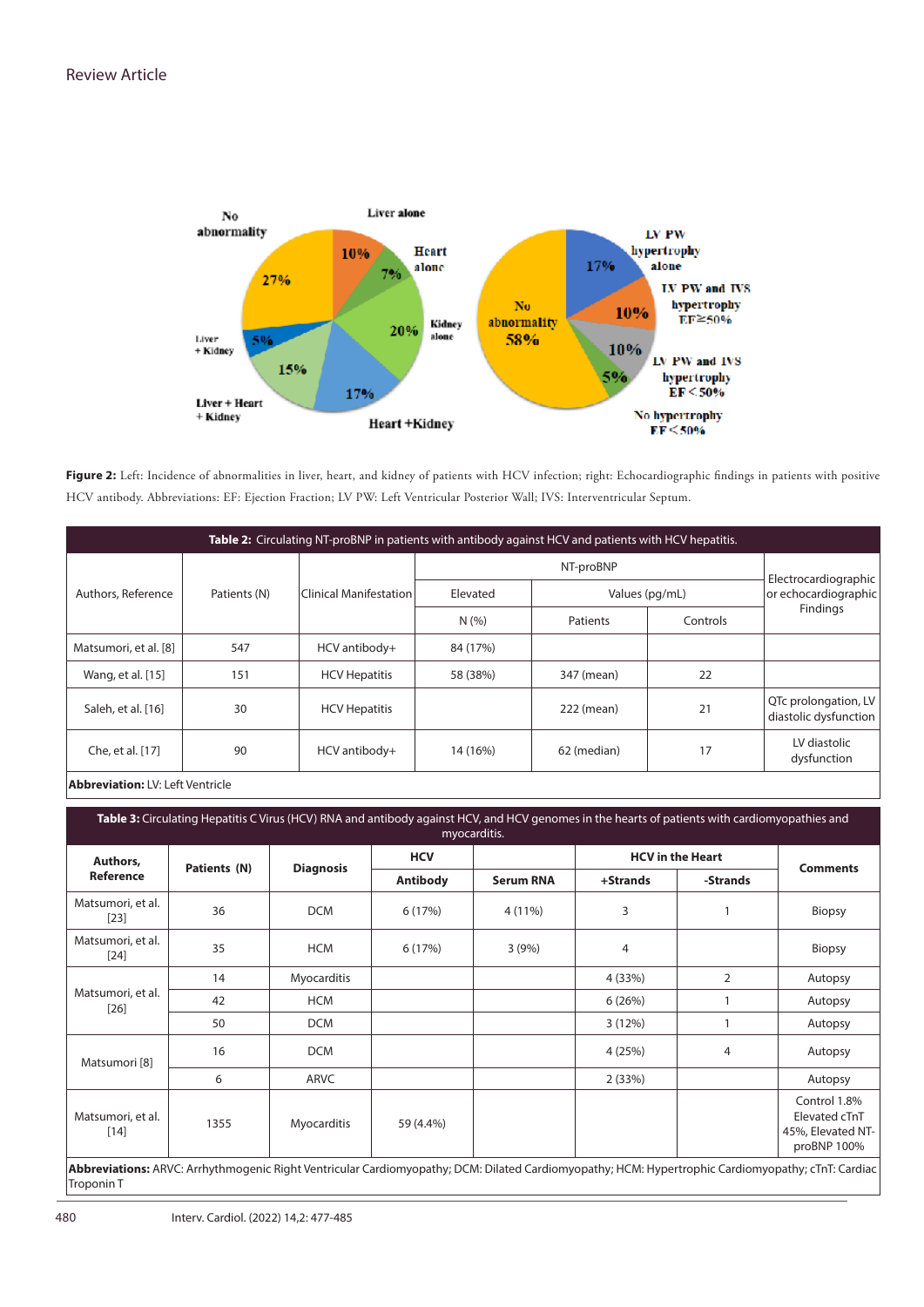We detected HCV RNA in 33% of autopsied hearts from patients with myocarditis, 26% from patients with hypertrophic cardiomyopathy, and 12% from patients with dilated cardiomyopathy (Table 3) [26]. We also examined autopsied hearts from patients with dilated cardiomyopathy in a collaborative study with the University of Utah and found HCV RNA in 35% of the hearts. The sequences of HCV genome recovered from these hearts were highly homologous to the standard strain of HCV [26]. However, the rates of HCV genome detection in the hearts of patients with cardiomyopathy varied widely in different regions of the world. For example, no HCV genome was detected in hearts obtained from a hospital in Vancouver, Canada. These observations suggest that the frequency of cardiomyopathy caused by HCV infection may differ across regions or among different populations. A multicenter study by the Scientific Council on Cardiomyopathy of the World Heart Federation found the HCV genome in 18% of patients with dilated cardiomyopathy and myocarditis in Italy and in 36% in the United States, two from patients with myocarditis and two with ARVC [8], which suggests that HCV may cause ARVC.

We analyzed sera stored during the US Myocarditis Treatment Trial of immunosuppression in patients with heart failure and myocarditis which was conducted by Mason and coworkers [27]. Anti-HCV antibodies were identified in 4.4% of patients, including 5.9% of patients with biopsy-proven myocarditis. According to the US Centers for Disease Control and Prevention,

the prevalence of HCV infection in the general US population is 1.8%, thus it is more prevalent in patients with heart failure because of myocarditis (Table 3) [14].

#### **Discussion**

# *Leukocytes, not hepatocytes, are the targets of HCV infection: A new concept of pathogenesis of HCV-induced diseases*

The pathogenetic mechanisms of multiple extrahepatic diseases remain to be clarified. Immunohistochemistry has been used to detect HCV antigens, but the results have been controversial. Our study clearly demonstrates the localization of HCV antigens in various paraffin-embedded tissues. Antibody against HCV core antigen stained Peripheral Blood Mononuclear Cells (PBMCs), and the majority of positive staining was seen in CD68-positive monocytes/macrophages [11]. HCV core antibody stained mostly mononuclear cells in the liver, heart, aorta, kidney, and bone marrow, but not hepatocytes or myocytes (Figure 3). Positive staining was found in PBMCs and mononuclear cells of various tissues by antibody against non-structural NS4 protein, which also supports the probability that HCV replicates in mononuclear cells. Therefore, mononuclear cells may be a primary target of HCV infection (Figure 4) [11]. The notion that HCV is a lymphotropic virus is supported by findings of replicating HCV found in B cells [28], T cells [29], and PBMCs from patients with chronic hepatitis C [30].



**Figure 3:** Identification of HCV-core antigen in the liver, heart and aorta by immunohistochemistry. (a) Hematoxylin and eosin stain. (b) Immunostaining with anti-HCVcore antibody. Anti-HCV-core antibody stained mostly mononuclear cells in the liver, heart and aorta, but not hepatocytes or myocytes. Positive immunostaining became negative after adsorption with HCV-core antigen. Adapted from [11].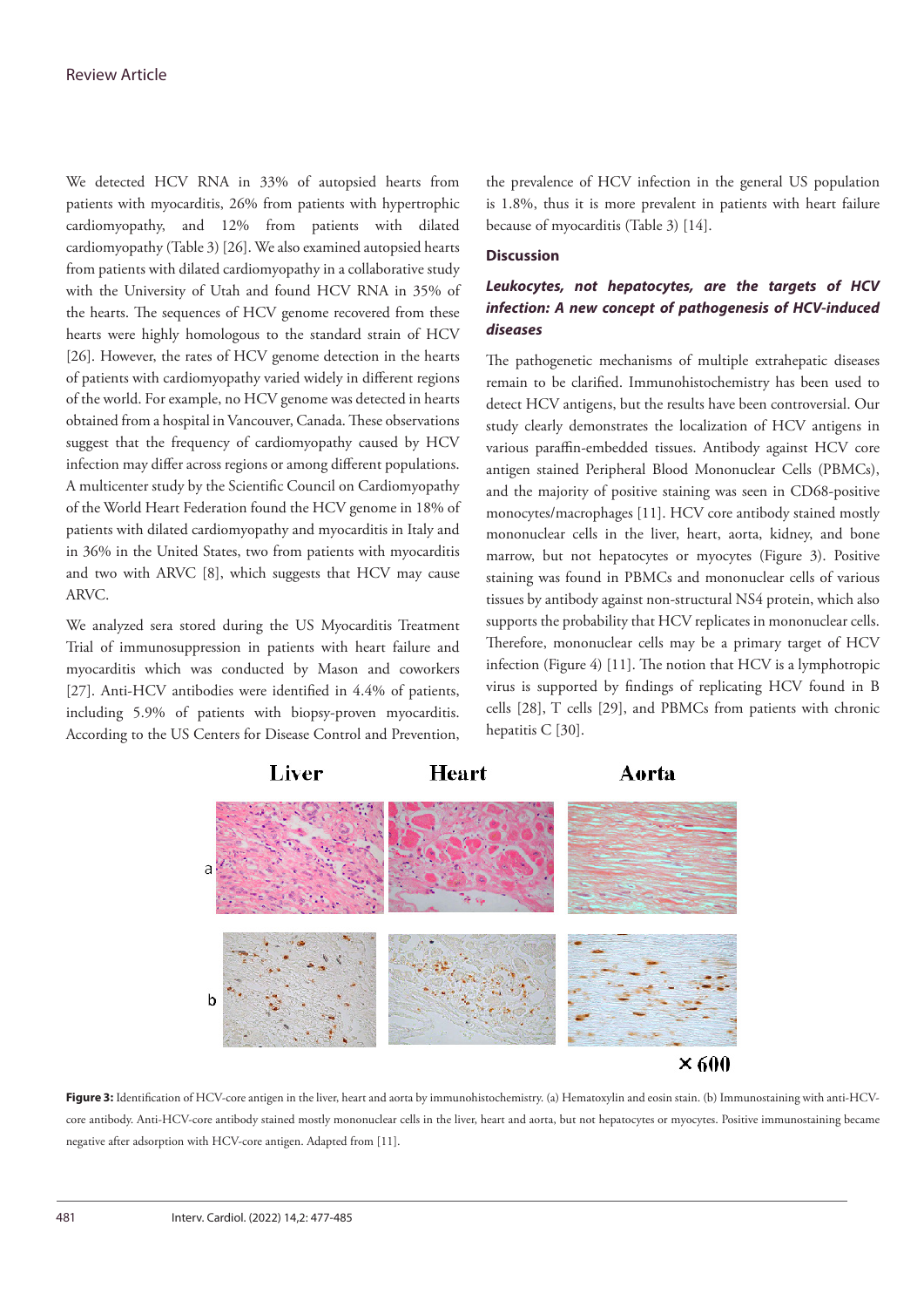

**Figure 4:** Targets of HCV infection are CD68-positive monocytes/macrophages, and these cells may cause inflammation in various organs. Adapted from [1].

# *New biomarkers of viral myocarditis: Immunoglobulin free light chains*

Immunoglobulin Free Light Chains (FLCs) are synthesized de novo and secreted into the circulation by B cells and plasma cells. As FLCs are an excess byproduct of antibody synthesis by these cells, an elevated FLC level has been proposed as a biomarker of B cell activity in many inflammatory and autoimmune conditions [31]. Polyclonal FLCs are reported to be a predictor of mortality in the general population, as measured by the sum of  $\kappa$  and  $\lambda$ concentrations [32].

Previously, our group observed that FLCs were increased in a mouse model of heart failure due to Encephalomyocarditis (EMC) virus myocarditis [33]. Recently, we conducted additional research on patients in heart failure, and observed that circulating FLC λ was increased while the κ/λ ratio was decreased in sera from patients with heart failure resulting from myocarditis compared to a group of healthy controls. These findings demonstrate that FLC λ and the κ/λ ratio together show good diagnostic potential for the identification of myocarditis. In addition, the FLC κ/λ ratio can also be used as an independent prognostic factor for overall patient survival [34].

High concentrations of FLC κ have been observed in HCVpositive patients, and alterations in the  $\kappa/\lambda$  ratio have been positively correlated with increasing severity of HCV-related lymphoproliferative disorder [35]. Furthermore, it has been suggested that the  $\kappa/\lambda$  ratio may be useful in evaluating therapeutic efficacy [36]. In our study on FLCs using sera from the multicenter US Myocarditis Treatment Trial, myocardial injury was found to be more severe in patients with HCV infection than in noninfected patients. The level of FLC  $\kappa$  was lower, FLC  $\lambda$  was higher, and the κ/λ ratio was decreased in patients with myocarditis, both with and without biopsy confirmation according to the Dallas criteria, compared to normal volunteers. These changes were more prominent in patients with HCV infection than those without infection. HCV infection may enhance the production of FLC λ while decreasing FLC κ [1,37]. Although the mechanisms of these changes require clarification, detection of FLCs might be helpful in diagnosing myocarditis with heart failure and useful in differentiating patients with HCV infection from those without infection. In heart failure patients, left ventricular end-diastolic and end-systolic diameters, pulmonary arterial pressure, and NT- $\text{probNP}$  were correlated positively with FLC  $\lambda$  and negatively with the κ/λ ratio. Left ventricular EF was also negatively correlated with the κ/λ ratio  $[37]$ .

## *HCV and atherosclerosis*

An association between HCV infection and cardiovascular and cerebrovascular events was shown by meta-analysis [9,38], and the incidence of cardiovascular events was higher in patients with HCV RNA than in those without, suggesting that active HCV infection increases the risk of cardiovascular events [39]. An increased risk of carotid intima-media thickening and plaques was shown [40], and HCV infection was shown to be an independent risk factor for stroke [41,42]. The risk of coronary artery disease was increased and the incidence of acute coronary syndrome was significantly higher in patients with HCV infection than those without infection [43,44]. HCV-infected patients were shown to have an increased risk of death from cardiovascular causes compared to matched uninfected blood donors [38]. As discussed above, accumulating evidence shows an association between HCV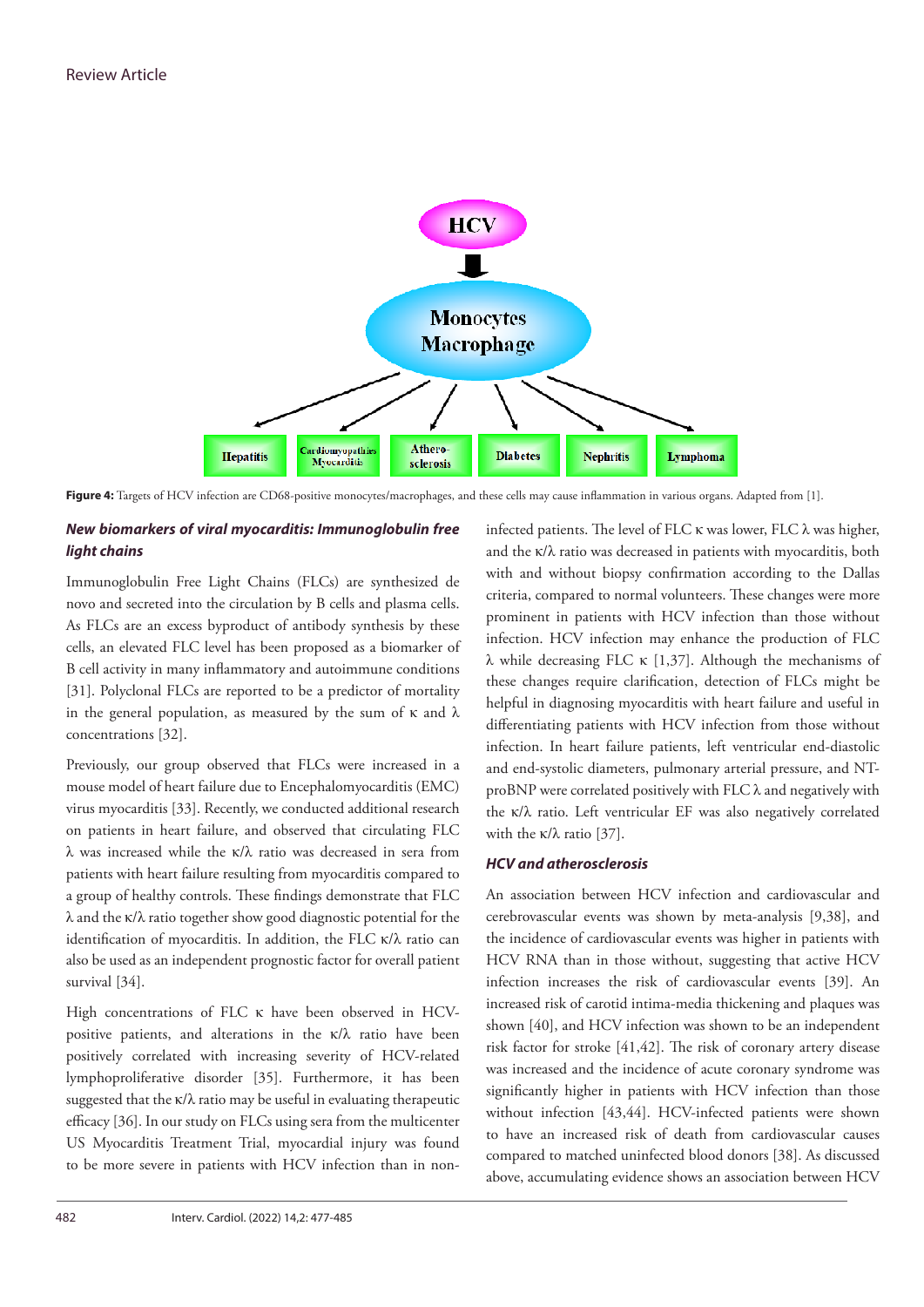infection and atherosclerosis, but the mechanism by which HCV is involved in atherosclerosis remains to be clarified. Chronic HCV infection induces a proinflammatory state due to overexpression of cyclooxygenase-2 and pro-inflammatory cytokines, increased oxidative stress, and immune stimulation, leading to endothelial dysfunction, atherosclerosis, and, finally, cardiovascular disease [45]. HCV infection causes insulin resistance associated with endothelial dysfunction, persistent inflammation, and lipid imbalance, leading to atherosclerosis [46].

HCV RNA has been detected in atherosclerotic plaques in carotid arteries, suggesting the direct effect of HCV on atherosclerotic plaque formation by local inflammation [47]. However, since this study was conducted by polymerase chain reaction, it does not show what cells HCV localizes. Localization of HCV RNA should be demonstrated by in situ hybridization and HCV antigen proteins shown by immunohistochemistry. Since we have shown that HCV antigen proteins exist in mononuclear cells, it follows that HCVinfected mononuclear cells may cause inflammation in arteries and lead to the development of atherosclerosis. Furthermore, HCV infection has been shown to induce endothelial dysfunction which is the earliest event in the atherosclerotic process [48].

### *Treatment trials of HCV cardiomyopathy and myocarditis*

We examined the effects of interferon on myocardial injury associated with active HCV hepatitis using TL-201 Single Photon Emission Computed Tomography (SPECT) imaging, because it is more sensitive than electrocardiography or echocardiography in detecting myocardial injury induced by HCV [8]. The SPECT scores decreased for more than half of the patients who completed interferon treatment. Circulating HCV disappeared after interferon therapy in all patients who showed either a decrease or no change in SPECT scores, and the HCV genome persisted in the blood of patients whose clinical status worsened [8]. This preliminary study suggests that interferon is a promising treatment for myocardial disease caused by HCV. We also reported the benefits of treatment with interferon guided by serial measurement of serum HCV RNA and cardiac troponin T in a patient who presented with dilated cardiomyopathy and striated myopathy attributable to HCV infection [8].

Haykal and coworkers studied anti-inflammatory therapy with cetirizine in patients with HCV heart failure, which was reported to be effective in animal models of viral myocarditis [1], and showed that myocardial function was substantially improved in patients who took cetirizine [22]. There was a significant decrease in global left ventricular average strain and a significant increase in left ventricular ejection fraction.

### *Anti-viral effects of pycnogenol on HCV*

Pycnogenol (PYC), a natural plant extract derived from the bark of the French maritime pine (Pinus pinaster, subsp. atlantica), is a highly concentrated source of flavanols as well as phenolic and cinnamic acids [49]. In a previous study, we investigated the anti-inflammatory properties of PYC in a murine model of viral myocarditis. The results showed that PYC inhibited EMC virus replication both in vitro and in vivo in animals, improved inflammation, and preserved myocardial tissue by decreasing necrosis [50]. PYC showed antiviral effects against HCV and synergistic effects with interferon (IFN)-α or ribavirin in vitro [51]. PYC was found to work additively with the antiviral preparation telaprevir to reduce the levels of HCV RNA in wildtype HCV replicon cells. Further, PYC was also shown to inhibit viral replication in telaprevir-resistant replicon cells. In vivo investigations of HCV-infected chimeric mice revealed that PYC again inhibited HCV replication. Further, the extract showed a synergistic antiviral effect with IFN-α, and the addition of PYC to HCV replicon cell lines resulted in a dose-dependent reduction in reactive oxygen species [51].

We performed a double-blind, placebo-controlled treatment trial with patients with Hepatitis B Virus (HBV), and found that circulating HBV was reduced and hepatic function was improved in PYC group [1]. Since PYC has broad-spectrum antiviral effects against several viruses in vitro and in vivo, as well as antiinflammatory effects against many inflammatory diseases, it is a promising agent for the prevention and treatment of viral diseases in humans.

### *Cytapheresis therapy for HCV diseases*

Based on our hypothesis that mononuclear cells are the target of HCV infection, we performed a cytapheresis experiment on peripheral blood from HCV-positive patients using a filter of syndiotactic polystyrene resin sheets with hydroxypropyl cellulose and cellulose acetate. HCV core antigens were decreased by 59%, 57%, and 77% in whole blood, sera, and mononuclear cells, respectively, after perfusion compared to before perfusion [52]. Since mononuclear cells supposedly carry HCV to various organs, this method may be able to remove mononuclear leukocytes and be useful for the treatment of HCV-related disorders, especially for patients who are undergoing hemodialysis therapy.

### *Direct-acting antiviral therapy and cardiovascular diseases*

Treatment with pegylated interferon, ribavirin, and interferon or Direct-Acting Antiviral (DAA) therapy was associated with a significantly lower risk of a cardiovascular event compared with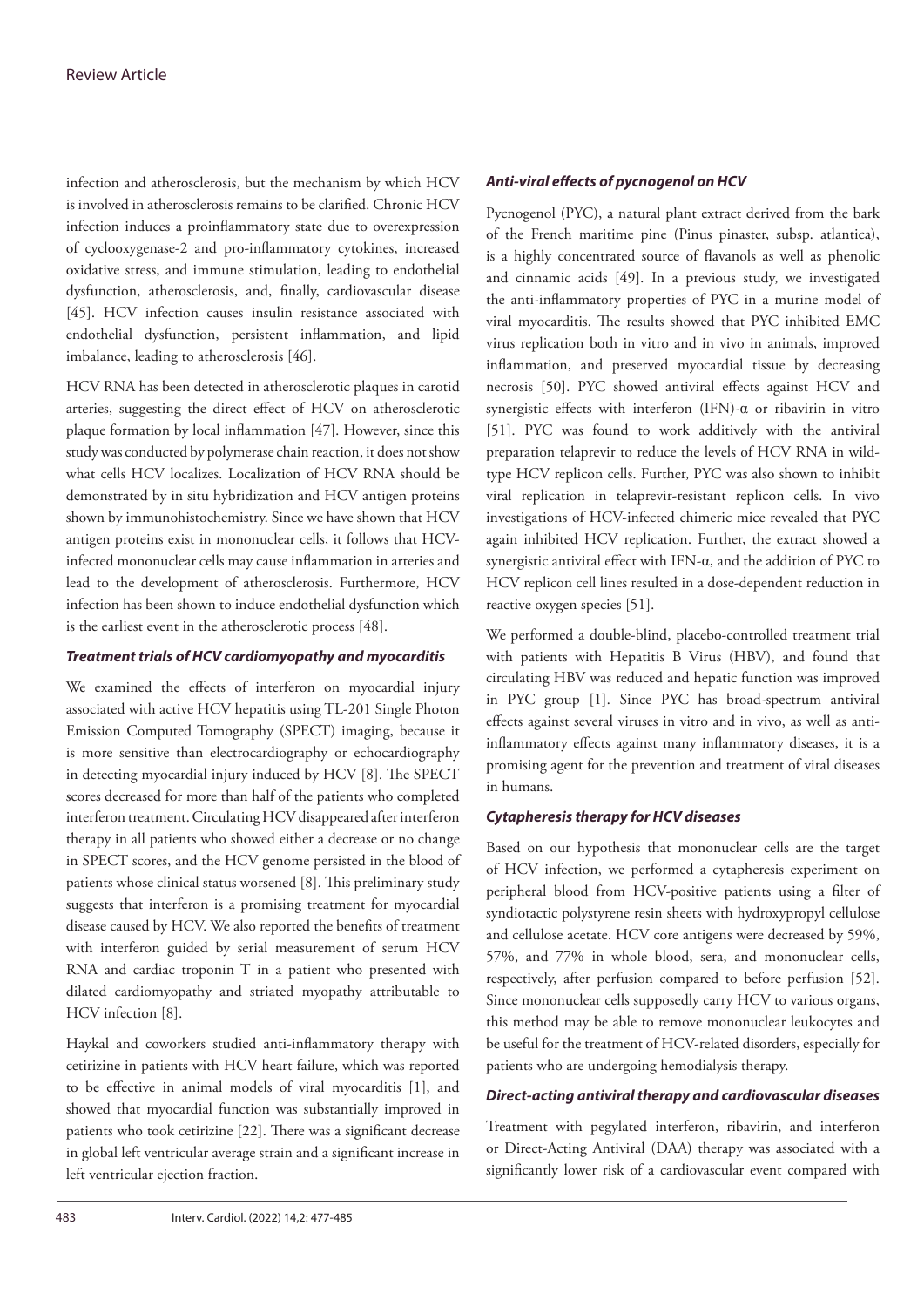controls [53]. Recent studies evaluating the impact of HCV clearance by DAA on carotid atherosclerosis and cardiovascular diseases indirectly confirmed the fundamental role of HCV in the development of these diseases [10]. Prospective studies have shown that the elimination of HCV causes a significant improvement in carotid atherosclerosis [54], and that HCV clearance is associated with a significant decrease in the relative risk of developing cardiovascular disease, with an annual incident rate reduction of 68% [55]. A large retrospective study showed a reduction in the incidence of cardiovascular disease of 16.3 per 1000 patient-years and a lower risk of cardiovascular events after HCV clearance by DAAs [54].

New therapeutic trials of HCV infections, including HCV cardiovascular diseases, will be needed based on the new hypothesis that the target of HCV infection is mononuclear cells. As we showed previously, anti-inflammatory agents that do not have antiviral effects improved viral myocardial injury [1]. Therefore, combined therapy with antiviral and anti-inflammatory agents could potentially be used as treatment for HCV cardiovascular diseases.

### **Conclusion**

HCV causes heart failure, with both reduced and preserved ejection fraction, such as myocarditis, dilated cardiomyopathy, hypertrophic cardiomyopathy, and arrhythmogenic right ventricular cardiomyopathy. HCV also causes various arrhythmias, conduction disturbances, and QT prolongation. In addition, HCV infection may be an important risk factor for atherosclerosis. Cardiac troponins, NT-proBNP, and FLCs are good biomarkers of HCV heart disease. We found that HCV infects mononuclear cells, and that the target of infection is mononuclear cells, not hepatocytes. The diverse clinical biology of HCV and the presence of multiple extrahepatic disease syndromes can be explained by the effect of HCV-infected mononuclear cells. New therapeutic trials of HCV infections, including HCV cardiovascular diseases, will be needed based on the new hypothesis that the target of HCV infection is mononuclear cells. In addition to anti-HCV agents, combined therapy with antiviral and anti-inflammatory agents could potentially be used as treatment for HCV cardiovascular diseases.

#### **References**

- 1. Matsumori A. Viral myocarditis from animal models to human diseases. In Berhardt LV, editor. Advances in medicine and biology. New York. Nova Science Publishers. Inc. 194: 41-74 (2022).
- 2. Matsumori A. Cardiomyopathies and heart failure. In Matsumori A, editor. Cardiomyopathies and heart failure. Developments in cardiovascular medicine. Boston. Springer. 248: 1-15 (2003).
- 3. Pollack A, Kontorovich AR, Fuster V, et al. [Viral myocarditis-diagnosis,](https://www.nature.com/articles/nrcardio.2015.108)  [treatment options, and current controversies.](https://www.nature.com/articles/nrcardio.2015.108) Nat Rev Cardiol. 12(11): 670- 680 (2015).
- 4. Schultheiss H-P, Fairweather D, Caforio ALP, et al. [Dilated cardiomyopathies.](https://www.nature.com/articles/s41572-019-0084-1)  Nat Rev Dis Primers. 5(1): 32 (2019).
- 5. Tschope C, Ammirai E, Bozkurt B, et al. [Myocarditis and inflammatory](https://www.nature.com/articles/s41569-020-00435-x)  [cardiomyopathy: Current evidence and future directions.](https://www.nature.com/articles/s41569-020-00435-x) Nat Rev Cardiol. 18(3): 169-193 (2021).
- 6. Cooper LT. [Myocarditis](https://doi.org/10.1056/nejmra0800028). N Engl J Med. 360(15): 1526-1538 (2009).
- 7. Matsumori A. Animal models: Pathologic findings and therapeutic considerations. In Banatvala JE, editor. Viral infections of the heart. London. Edward Arnold. pp 110-137 (1993).
- 8. Matsumori A. [Global alert and response network for hepatitis C virus-derived](https://www.sciencedirect.com/science/article/abs/pii/S1875457009000229)  [heart diseases: A call to action.](https://www.sciencedirect.com/science/article/abs/pii/S1875457009000229) Global Heart. 4: 109-118 (2009).
- 9. Cacoub, P, Saadoun D. [Extrahepatic manifestations of chronic HCV infection.](https://www.nejm.org/doi/10.1056/NEJMra2033539)  N Engl J Med. 384(11): 1038-1052 (2021).
- 10. Mazzaro C, Quartuccio L, Adinolfi LE, et al. [A review on extrahepatic](https://www.mdpi.com/1999-4915/13/11/2249)  [manifestations of chronic hepatitis c virus infection and the impact of direct](https://www.mdpi.com/1999-4915/13/11/2249)[acting antiviral therapy.](https://www.mdpi.com/1999-4915/13/11/2249) Viruses. 13(11): 2249 (2021).
- 11. Matsumori A, Shimada M, Obata T. [Leukocytes are the major target of](https://globalheartjournal.com/articles/abstract/10.1016/j.cvdpc.2010.04.005/)  [hepatitis C virus infection: Possible mechanism of multiorgan involvement](https://globalheartjournal.com/articles/abstract/10.1016/j.cvdpc.2010.04.005/)  [including the heart.](https://globalheartjournal.com/articles/abstract/10.1016/j.cvdpc.2010.04.005/) Global Heart. 5(2): 51-58 (2010).
- 12. Matsumori A, Ohashi N, Hasegawa K, et al. [Hepatitis C virus infection](https://www.jstage.jst.go.jp/article/jcj/62/5/62_5_389/_article)  [and heart diseases: A multicenter study in Japan.](https://www.jstage.jst.go.jp/article/jcj/62/5/62_5_389/_article) Jpn Circ J. 62(5): 389-391 (1998).
- 13. Matsumori A, Ishitani H, Otani H, et al. Hepatitis C virus infection as a cause of cardiomyopathies and nephritis. International Society of Cardiomyopathies and Heart Failure Congress, December 2, Kyoto. Abstract (2016).
- 14. Matsumori A, Shimada T, Chapman NM, et al. [Myocarditis and heart failure](https://www.onlinejcf.com/article/S1071-9164(05)01339-4/fulltext)  [associated with hepatitis C virus infection.](https://www.onlinejcf.com/article/S1071-9164(05)01339-4/fulltext) J Card Fail. 12(4): 293-298 (2006).
- 15. Wang L, Geng J, Li J, et al. [The biomarker N-terminal pro-brain natriuretic](https://cimonline.ca/index.php/cim/article/view/14910)  [peptide and liver diseases.](https://cimonline.ca/index.php/cim/article/view/14910) Clin Invest Med. 34(1): E30-37 (2011).
- 16. Saleh A, Matsumori A, Negm H, et al. [Assessment of cardiac involvement of](https://www.sciencedirect.com/science/article/pii/S101673151100159X?via%3Dihub)  [hepatitis C virus; tissue doppler imaging and NTproBNP study.](https://www.sciencedirect.com/science/article/pii/S101673151100159X?via%3Dihub) J Saudi Heart Assoc. 23(4): 217-223 (2011).
- 17. Che W, Liu W, Wei Y, et al. [Increased serum N-terminal pro-B-type natriuretic](https://onlinelibrary.wiley.com/doi/10.1111/j.1365-2893.2011.01551.x)  [peptide and left ventricle diastolic dysfunction in patients with hepatitis C](https://onlinelibrary.wiley.com/doi/10.1111/j.1365-2893.2011.01551.x)  [virus infection.](https://onlinelibrary.wiley.com/doi/10.1111/j.1365-2893.2011.01551.x) J Viral Hepat. 19(5): 327-331 (2012).
- 18. Rombola F, Spinoso A, Bertuccio SN. Cardiac manifestations during viral acute hepatitis. Infez Med. 14(1): 29-32 (2006).
- 19. Bertuccio SN, Rombola F, Bertuccio A, et al. HCV infection and pericarditis: An extrahepatic manifestation? Infez Med. 13(1): 42-44 (2005).
- 20. Chimenti C, Calabrese F, Thiene G, et al[. Inflammatory left ventricular](https://www.ahajournals.org/doi/10.1161/01.CIR.104.2.168)  [microaneurysms as a cause of apparently idiopathic ventricular tachy](https://www.ahajournals.org/doi/10.1161/01.CIR.104.2.168)[arrhythmias.](https://www.ahajournals.org/doi/10.1161/01.CIR.104.2.168) Circulation. 104(2): 168-173 (2001).
- 21. Nordin C, Kohli A, Beca S, et al. [Importance of hepatitis C co-infection in the](https://www.sciencedirect.com/science/article/abs/pii/S0022073605002943?via%3Dihub)  [development of QT prolongation in HIV-infected patients.](https://www.sciencedirect.com/science/article/abs/pii/S0022073605002943?via%3Dihub) J Electrocardiol. 39(2): 199-205 (2006).
- 22. Haykal M, Matsumori A, Saleh A, et al. [Diagnosis and treatment of HCV](https://www.tandfonline.com/doi/abs/10.1080/14779072.2021.1917383?journalCode=ierk20)  [heart diseases.](https://www.tandfonline.com/doi/abs/10.1080/14779072.2021.1917383?journalCode=ierk20) Expert Rev Cardiovasc Ther. 19(6): 493-499 (2021).